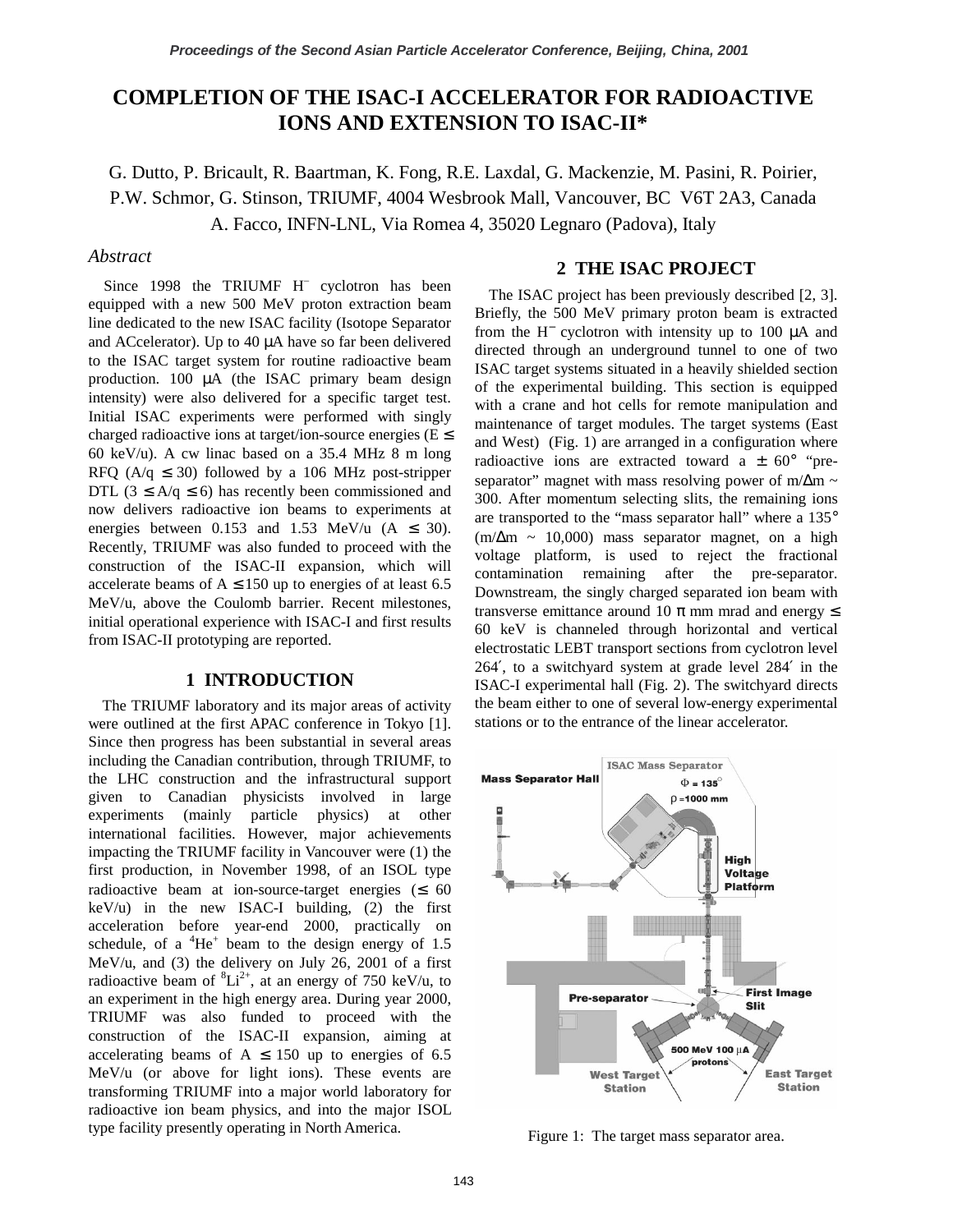The accelerator complex consists of an RFQ linear accelerator, a stripping section, and a DTL system. The RFQ consists of an 8 m long, 35.4 MHz, 4 rod split ring rf quadrupole accepting ions with  $A/q \leq 30$  and operating at an rf power level of ~80 kW cw. The beam is accelerated to 150 keV/u. The 90° stripping/bender section selects the A/q ratio of the ion beam to be injected into the DTL, which comprises five IH DTL structures in separate tanks for acceleration, intercalated with four magnetic triplets and three rf bunchers for transverse and longitudinal focusing. Acceleration to energies between 0.150 and 1.5 MeV/u is provided for ions with  $3 < A/q < 6$ . Five additional bunchers and two choppers are inserted elsewhere along the linac to allow the final beam to be distributed longitudinally in bunches at 86 or 172 ns intervals. The final beam energy can be varied by shutting off the power on one or more tanks at the end of the accelerator and/or by varying the phase of the last powered DTL tank.

The ISAC-II expansion will include a DTL2 section extending the present 150 keV/u line to the North and accelerating the beam to an energy of 400 keV/u for stripping, so that heavier ions can be efficiently stripped for acceleration through the downstream superconducting linac. This linac will consist of low, medium, and high  $β$ sections with  $\lambda$ /4 cavities resonating at 70.8, 106.2, and 141.6 MHz for β of 4.2%, 7.2%, and 10.5%, respectively. In order to be accepted by the RFQ, singly charged ions from the ion source, with  $30 \le A/q \le 150$ , will have to be ionized to a higher multicharge state at injection. An ECR charge state booster is presently being evaluated in collaboration with ISN Grenoble .



Figure 2: Layout of the ISAC-I experimental hall and the ISAC-II accelerator.

|  |  | Table 1: Radioactive ion yields achieved. |
|--|--|-------------------------------------------|
|  |  |                                           |

| $A_X$                           | Target             | Experiment    | I(p) | Yield               |
|---------------------------------|--------------------|---------------|------|---------------------|
|                                 |                    |               | μA   | P/s                 |
| $\overline{37}K$                | CaO                | <b>TRINAT</b> | 1    | $3\times10^6$       |
| $38\text{K}$                    | CaO                | <b>TRINAT</b> | 1    | $3\times10^8$       |
| 37 <sub>K</sub>                 | Cao                | Lifetime      | 1    | $6\times10^6$       |
| 37 <sub>K</sub>                 | CaO                | Lifetime      | 1    | $3\times10^8$       |
| $\overline{^{74}}$ Rb           | Nb                 | Lifetime      | 10   | $5\times10^3$       |
| $\overline{^{75}}$ Rb           | Nb                 | <b>LTNO</b>   | 10   | $2.4 \times 10^5$   |
| $\overline{8}$ Li               | Nb                 | $\beta$ -NMR  | 10   | $2\times10^8$       |
| $^{74}$ Rb                      | Nb                 | Lifetime      | 10   | $4\times10^4$       |
| $^{8}Li$                        | Ta                 | β-NMR         | 20   | $5.6 \times 10^8$   |
| $\overline{1}$ <sup>11</sup> Li | Ta                 | Yield meas.   | 20   | $1.4 \times 10^{4}$ |
| $\overline{38m}K$               | CaZrO <sub>3</sub> | Lifetime      | 1    | $5.5 \times 10^{6}$ |
| $\overline{38m}K$               | CaZrO <sub>3</sub> | <b>TRINAT</b> | 1.5  | $1.5 \times 10^{7}$ |
| $\overline{^{21}}$ Na           | SiC                | Yield meas.   | 10   | $3.3\times10^{8}$   |
| $\overline{74}Rb$               | Nb                 | Lifetime      | 30   | $8.5 \times 10^{4}$ |

Low-energy beam facilities like TRINAT, GPS and β-NMR are used in a broad program covering fundamental symmetry tests, nuclear structure studies in exotic nuclei and condensed matter studies with light polarized ions. A low temperature nuclear orientation refrigerator (LTNO) is used for on-line nuclear magnetic resonance and perturbed angular correlation studies. An 8π germanium gamma-ray detector array will be used in studies of nuclear deformation in transitional regions. The facilities served by the ISAC-I accelerator reflect emphasis on nuclear astrophysics. A large-acceptance recoil spectrometer system (DRAGON), with a rejection factor of  $1/10^{15}$ , is being commissioned to study radiative capture reactions involved in explosive events like novae, supernovae, and X- and  $\gamma$ -ray bursts. To complement it, a large-acceptance scattering facility (TUDA) has been developed to locate resonances of interest in the corresponding compound nuclei. ISAC-II is designed mainly to enable a range of nuclear structure studies to take place with proton- or neutron-rich projectiles near the limits of stability, but a strong focus on nuclear astrophysics will remain.

# **3 COMMISSIONING AND INITIAL OPERATION OF ISAC-I**

#### *3.1 Target Ion Source & LEBT System*

Different production targets were operated. Typical ion yields downstream of the mass separator are given in Table 1 for different primary proton currents. The transmission through the LEBT system was routinely above 80 or 90%. The mass separator system performed according to expectations. In most cases targets lasted through the scheduled periods, typically of a few weeks to several months. Interruptions of beam production occurred once because of the deposition of Ca on the extraction electrode, caused by rapid evaporation of CaO,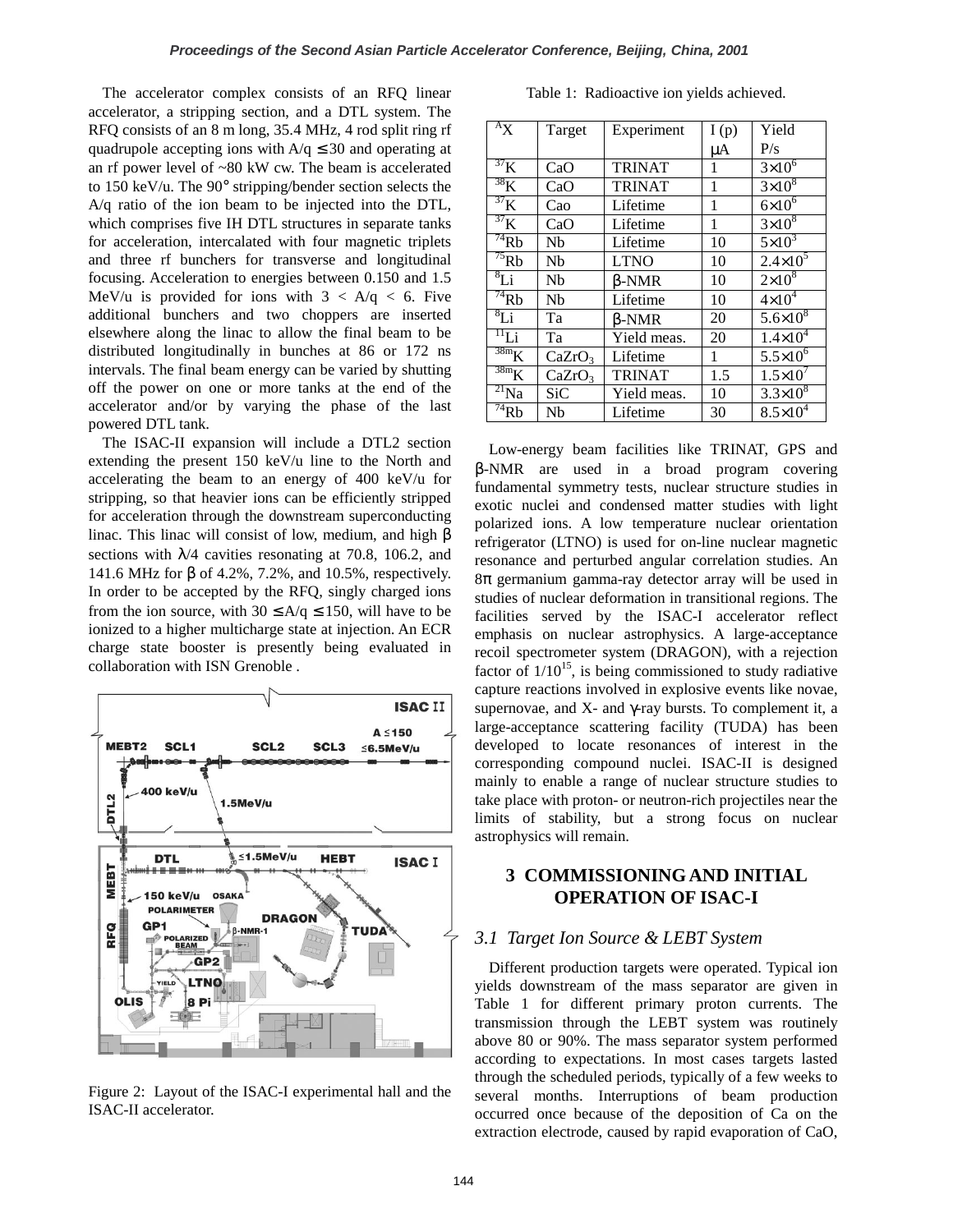in another case because of overheating of a connection in the electrical target heating circuit. This caused metallization on insulators and related high voltage holding problems. To make beam scheduling more efficient, high priority was given to the completion of a second (East) target system so that the second system could be ready at the end of the production period from the first target, thereby avoiding lengthy interruptions because of target maintenance. The East target system is planned for installation during the Spring 2002 shutdown. An LEBT system highlight was the on-line laser polarization of the <sup>8</sup>Li beam neutralized with a Na vapour jet and ionized 1.9 m downstream in a He gas cell [4]. A beam of  $~10^7$  ions/s with maximum polarization of 75% was delivered to the β-NMR facility. This unique facility allows the implantation of radioactive ions at different depths in thin film structures.

# *3.2 The ISAC-I Linac*

The commissioning of the ISAC-I accelerator proceeded in various phases. Initially, high priority was given to RFQ design, construction and testing. Because of the low intensity beam, the gentle shaper buncher section could be omitted. An 11.8 MHz pseudo-sawtooth pre-buncher was instead installed 5 m upstream. After testing the first 7 ring low-β entrance section at full rf power with beam, the whole RFQ with 19 rings was successfully commissioned during summer 1999 [5]. The alignment tolerance of ±0.08 mm had been achieved. An unexpected difficulty was the appearance of substantial dark currents associated with field emission. Careful cleaning procedures and high power pulsing drastically reduced this phenomenon and allowed routine beam acceleration at the nominal maximum voltage of 74 kV. The beam injected from the pre-buncher was found to be accepted for acceleration with 75% transmission in buckets 86 ns apart. Typical transverse and longitudinal emittances of the accelerated beam were 0.1  $\pi$  mm mrad and  $0.7 \pi$  keV/u ns.

Commissioning of the 90° MEBT stripper/bender section, which includes several magnetic quadrupoles, a 6 kW split-ring triple-gap buncher and a 2 kW spiral double-gap buncher [6] for transverse and longitudinal beam focusing, did not involve unexpected problems. The beam was tested to the end of the first DTL section. Worth mentioning is the occurrence of foil thickness alterations due to carbon build-up because of local vacuum contamination. A cold trap was installed around the stripping foil to minimize this effect. Also, a global phase shifter to correct for small thickness variations during foil changes was found to be very useful.

Beam commissioning through the DTL linac, its three bunchers, and four triplets was also reasonably smooth after a few problems had been corrected. One problem was the disagreement between the rf power found to be dissipated on the DTL tank walls during power tests and the one predicted from our MAFIA calculations. In order

to avoid drilling cooling lines in the tank walls after they had already been assembled and aligned with their drift tubes, it was decided to attach external water cooling lines to tanks 2, 3, 4, and 5 using a special hardening cement in a configuration that would maintain the tank temperatures below  $45^{\circ}$  C at full power [7].

Another rf problem appeared on tank 3 where some residual flux, remaining after soldering the entrance nose cone to the tank lid, diffused towards the rf gap. The flux caused poor local vacuum, unstable voltage regulation and three coupling loop failures. After cleaning the solder joint and installing an rf shielding cup over it, the tank was reliably powered.

A  ${}^{4}$ He<sup>+</sup> beam was accelerated to full energy (1.53 MeV/u) on December 21, 2000 practically on schedule. Thereafter, the tunes were established for 20 different final energies to cover the whole operating range. The transmission through the DTL was over 95% in all cases. Tunes for other stable ions from the OLIS ion source  $(1^{4,15}N^{4+}, 1^{6}O^{4+}, 2^{1}Ne^{5+},$  and  $2^{4}Mg^{6+}$ ) were also established. Transverse emittances (normalized) were typically of the order of 0.1  $\pi$  mm mrad for stripped ions, or smaller for unstripped ions  $(^{4}He^{+})$ . Longitudinal emittances were found to be ∼0.8 π keV/u ns for the unstripped beam and about three to five times larger for the stripped beam. Transmissions through the DTL were in all cases well above 95%. Overall transmission for the ISAC-I accelerator was therefore ∼20% (70–75% through RFQ, ∼30% through stripper, ∼95–100% through the DTL) when using the 11.8 MHz 86 ns chopper. With the 5.9 MHz 172 ns chopper the transmission was reduced by a factor of two (to ∼10%).

# *3.3 First Acceleration/Operation of the RI Beam*

The first radioactive beam accelerated through ISAC-I was a <sup>8</sup>Li beam extracted from a Ta target. The flux at the mass separator was a few  $10^8$  ions/s, whereas at the experiment, with the 172 ns chopper, we obtained a few  $10<sup>7</sup>$  ions/s. Results were in reasonable agreement with the 10% transmission expected. The tuning of the radioactive beam was aided by pilot beams. First a  ${}^{7}Li$  stable beam was produced at the RIB target. The intensity of this beam, ∼1 nA, was sufficient for the normal diagnostics (scanning wires and Faraday cups) to be used. At the OLIS ion source, upstream of the RFQ, a stable beam of <sup>14</sup>N<sup>2+</sup> was produced, tuned through the RFQ, stripped to  $14N^{4+}$ , and then accelerated through the DTL. The <sup>7</sup>Li<sup>+</sup> beam was then easily injected in the tuned accelerator, stripped to  ${}^{7}Li^{2+}$ , and then accelerated through the DTL. For the  ${}^{8}Li^{+}$  beam, calculated variations of the optical parameters expedited the LEBT tuning to the RFQ. From here on stable OLIS  ${}^{16}O^{2+}$  ions ( ${}^{16}O^{4+}$  after stripping) had been used to set the tune parameters for the acceleration of the <sup>8</sup>Li ions. Only minor adjustments were necessary to maximize the transmission. <sup>8</sup>Li losses at slits or collimators could be detected via a hand-held X-ray /γ-ray detector, minimized and most often eliminated. The